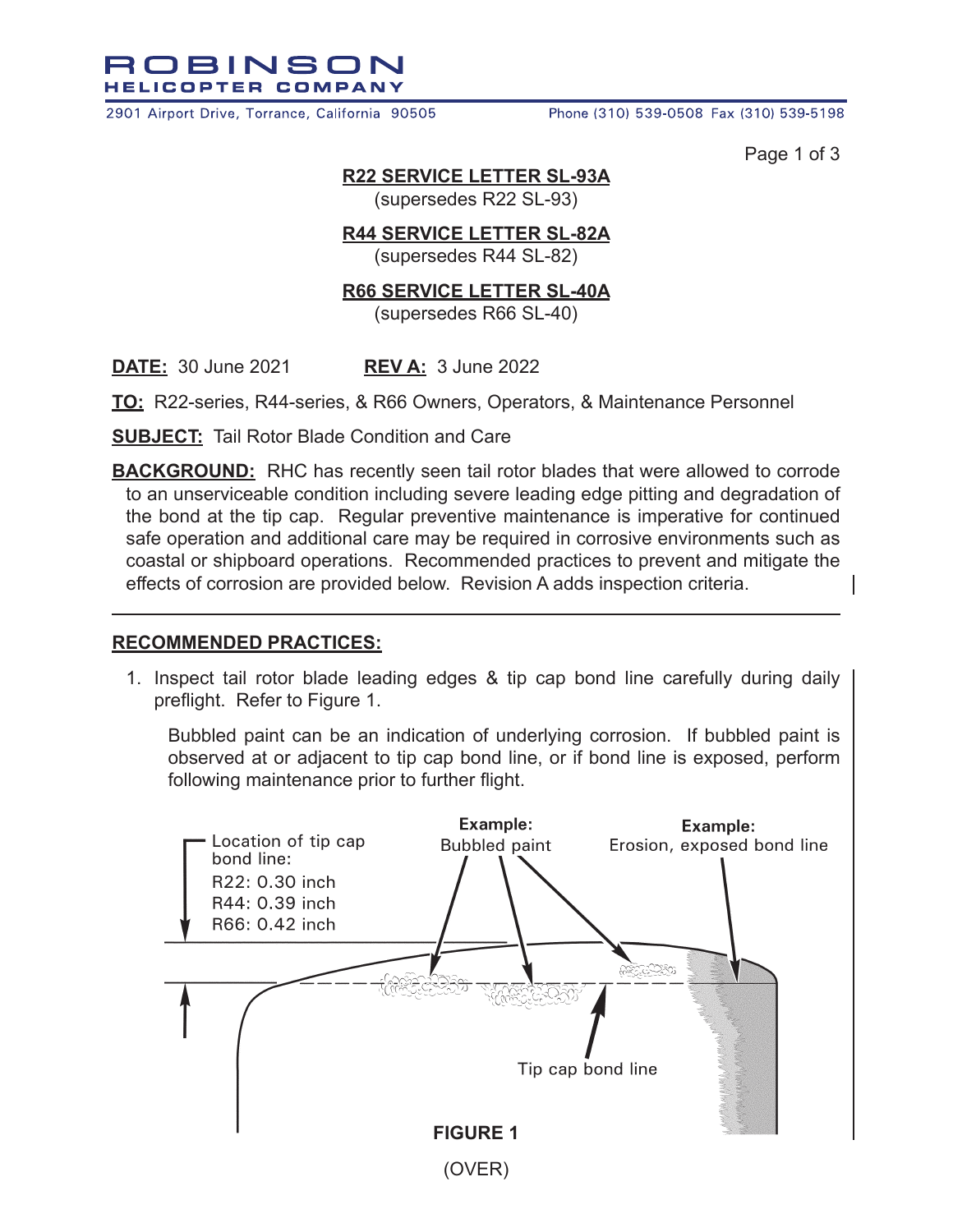R22 SL-93A R44 SL-82A R66 SL-40A Page 2 of 3

2. Maintain blade condition as follows:

At, or adjacent to, tip cap bond line: Remove loose or bubbled paint with fingernail or plastic scraper. Using minimum 10X magnification, examine bond line for both presence of adhesive & no corrosion (white powder and/or pitting). Metalto-metal contact of tip cap to skin is permissible, but any gaps in remaining bond line due to missing blue (or brown) adhesive requires blade replacement. Any evidence of corrosion at bond line requires blade replacement. If blade(s) require replacement, contact RHC Technical Support with part number & serial number of affected and opposite blades.

At areas away from tip cap bond line: Remove any corrosion, and bubbled or loose paint, by hand-sanding in a spanwise direction using 220-grit aluminumoxide abrasive paper and minimum 0.1 inch blend radius; finish sand with 320-grit aluminum-oxide abrasive paper. Remove only material necessary to eliminate corrosion; any hole that completely penetrates blade skin requires blade replacement.

Feather edge of paint bordering any bare metal by hand-sanding spanwise with 320-grit or finer wet-or-dry aluminum-oxide abrasive paper. Do not remove bare metal when feather sanding.

Preferred blade condition is with fully painted leading edge. Use two coats of Desoprime CA7502 epoxy primer (or equivalent). Scuff primer prior to applying second coat. Use Dupont Imron polyurethane enamel or equivalent paint. Refer to aircraft Maintenance Manual (MM) for specific paint codes. Blades with striped leading edges may be painted with solid black leading edge as shown in Figure 2 if desired for ease of application:



**FIGURE 2**

Paint offers the best protection against leading edge corrosion. If painting blades is impractical, apply at least a single coat of primer on tip cap bond lines and on leading edges to provide some protection.